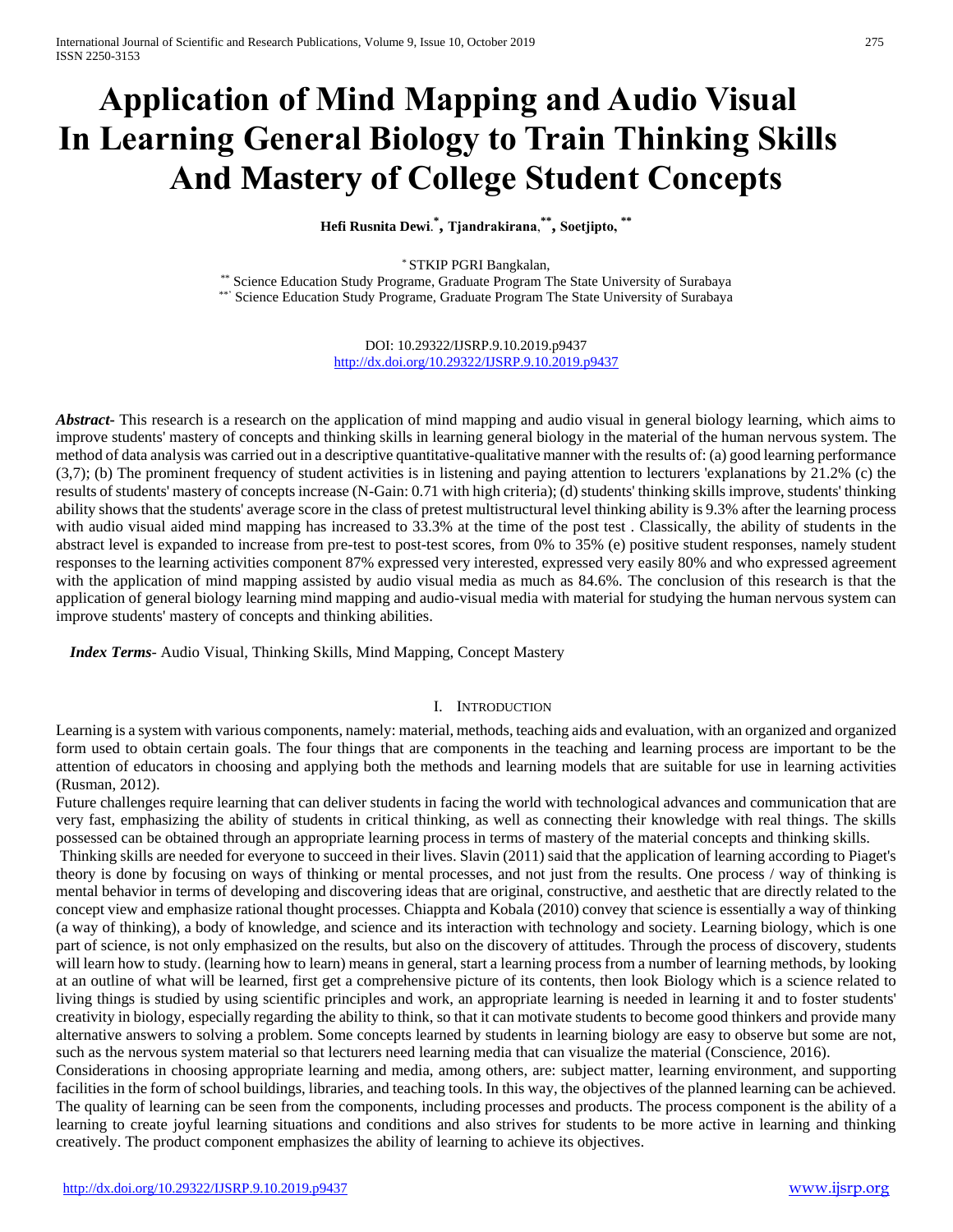There are various ways that can be done in learning activities, one of which is by applying mind mapping learning, is learning by creative note taking techniques from subject matter so that it can facilitate students in learning. In making mind mapping an imagination of the creator is needed so that creative students will more easily make this mind mapping. Likewise, with the more frequent students making mind mapping, it will be more creative, so that with these methods students are able to improve memory up to 78%. (Buzan, 2008).

In line with this, it is expected that by applying mind mapping learning in general biology learning, especially the nervous system material, it can facilitate students in memorizing their parts by creative note taking, which is to make thought maps in the form of charts (sketches). In this way, complex material can be changed to be simple. The thought process becomes more systematic and easier to remember. The application of mind mapping learning in general biology courses supported by audio visual media can help educators to deliver messages and respond to students' thoughts, feelings, concerns, and wishes so that learning activities can take place properly. To facilitate understanding of the concepts and mechanisms of the nervous system in the human body, we need the help of a learning medium, one of the media that is expected to make it easier to visualize nervous system material is audio visual. So that the material of the nervous system will be easier to learn and understand by students. Audio visual is a media consisting of sound elements and image elements that can be seen, for example video recordings, various sizes of films, sound slides, and so forth. This media looks interesting because it contains audio and visual elements.

Based on this background, the researcher is interested in conducting research on the application of mind mapping and audio visual in general biology learning to practice thinking skills and mastering student concepts.

for the main principles. Reducing writing, supplementing with pictures, sounds, schemes, graphics, sketches and mind maps, this is the core of thinking skills.

Based on the background that has been described, the problem formulation of this research is "How is the thinking skills and mastery of students' concepts after applying mind mapping and audio visual in general biology learning on human nervous system material?"

# II. IDENTIFY, RESEARCH AND COLLECT IDEA

# A. Human Nervous System

The human nervous system can be divided into two, the central nervous system and the peripheral nervous system.

a. Central Nervous System

The central nervous system is the brain and spinal cord. The nerve center controls and regulates the work of tissues and nerve cells. Large brain, cerebellum, advanced marrow (medulla oblongata), and spinal cord (spinal cord).

b Peripheral Nervous System.

The autonomic and non-autonomous (somatic) nervous system is the peripheral nervous system. A total of 12 pairs of head (cranial) nervous systems are non-autonomous (somatic) systems, while the sympathetic nervous system and parasympathetic nerves are the autonomic nervous system.

## B. Mind Mapping

Mind map is a creative, effective way of recording and mapping one's thoughts in an effort to make it easier for the brain to place and deliver information. Proverbs as a city map that is the concept of mind map. That is, there is a city center in the middle and several roads that lead in different directions. The center of the mind map is the main idea of the mind, while some of the ways are a translation of the main thoughts (Buzan, 2010: 4).

Mind maps in Indonesian are better known as concept maps. According to Martin (Abidin, 2009: 158) Concept map is a concrete graphic illustration by indicating that a linking of a single concept with other concepts in the same category. According to Nur (Abidin, 2009: 160), there are four types of concept maps namely the cycle concept map, the network tree concept map, the event chain concept map and the spider concept map map) Mind map is another term for spider concept map, so that it is concluded that mind map is one form of concept maps.

## C. Audio Visual

Audio visual is a media that has sound elements and picture elements so that this type of media has better capabilities because it includes sound and images. In audio visual media, there are two elements that are united, namely audio and visual. Audio visual is a modern instructional media that is in accordance with the times (advances in science and technology), including media that can be seen and heard "(Rohani, 1997). The existence of an audio element allows students to receive learning messages through hearing, while the visual element brings up learning messages in the form of visualization, thus establishing conditions that can make students able to obtain knowledge, skills, or attitudes. Audio visual media can be in the form of slide photos, videos, films and television. (Suleiman, 1988). D. Thinking Skills

Lawson (2005) defines skill as the ability to do something well or "the ability to do something well". It is said to be skilled if its performance: knowing what to do (knowing what to do), when to do it (when to do it), and how to do it (how to do it). So to be skilled, one must: know a set of procedural steps (knowing a set of procedures), and become an expert to carry out the procedural steps (being professional at executing those processes). Thinking skills can help someone understand how to look at themselves, how to look at the world, and how to relate to others. A person can do an analysis of one's own mind to decide in making choices and inferring them precisely through thinking skills.

# E. Mastery of Concepts

Mastery of concepts is the ability of students to understand the meaning of learning and apply it in everyday life. Good mastery of concepts will help to use more complex concepts. Mastery of concepts can be demonstrated through test results, which are in the form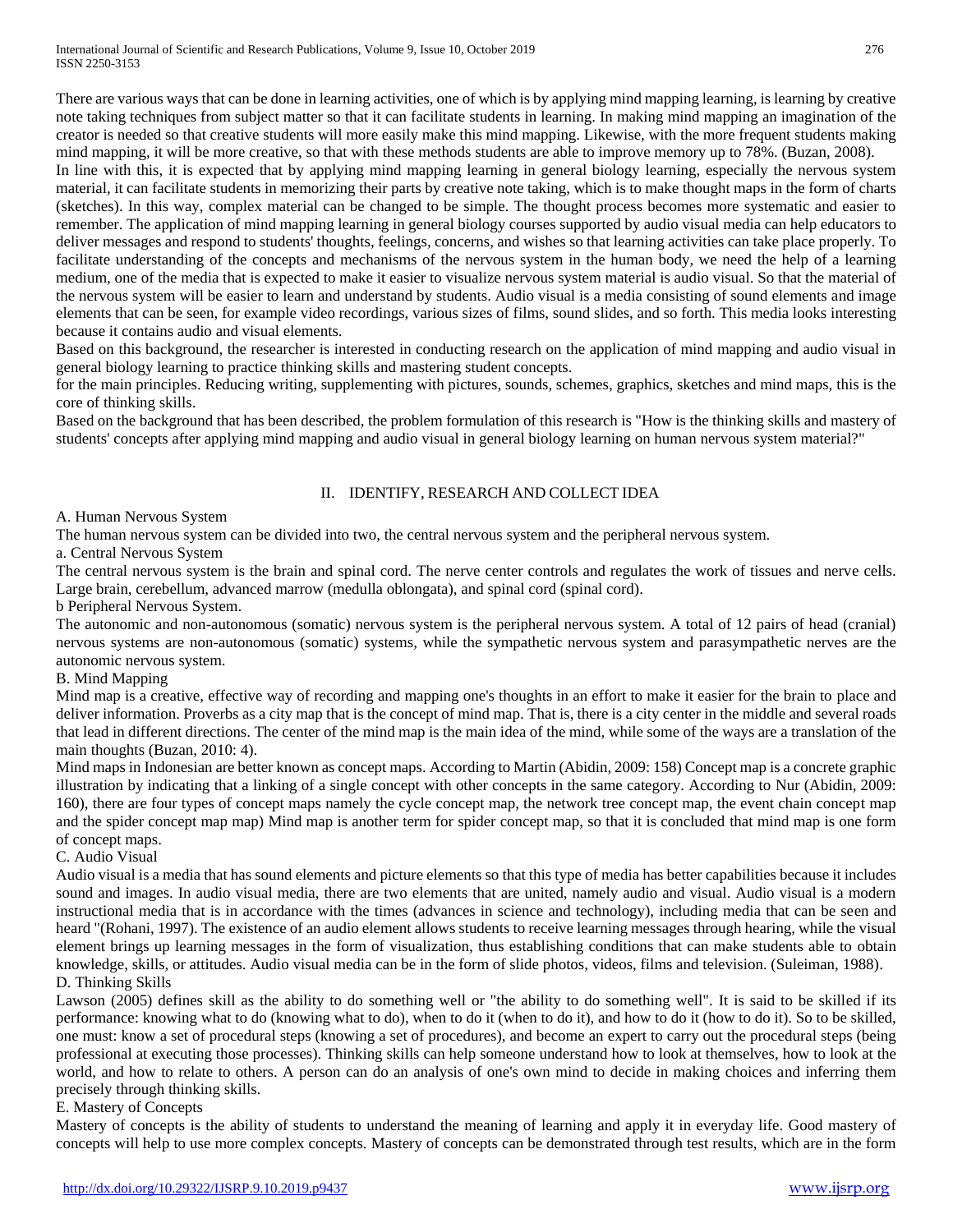International Journal of Scientific and Research Publications, Volume 9, Issue 10, October 2019 277 ISSN 2250-3153

of numbers or certain values. A student can be said to master the concept if the test results have exceeded the applicable score criteria. Students who have high thinking skills tend to more easily master certain concepts, because thinking skills are a form of thought that requires the use of analytical and evaluative cognitive processes and consists mostly of analyzing arguments for logical consistency in recognizing bias and wrong reasoning (Arends, 2012). This is in line with the statement of Borich (2006) that students with higher-order thinking skills tend to have strategies in solving problems, evaluating ideas, and making decisions, which also impacts on the mastery of the concept. The better the students' thinking skills, the mastery of the concepts also tends to be better.

The results of research conducted by Erianti (2017) stated that there is an influence of the problem posing learning model combined with audio-visual media on critical thinking skills and student learning outcomes in the endocrine system.

Joni Purwono, et al (2014) stated that student learning outcomes, student absorption in receiving lessons, and the percentage of Minimum Mastery Criteria (KKM) after the teacher used audio-visual media in Natural Sciences subjects at SMP Negeri 1 Pacitan had increased. Audio visual media is also to guide students who represent SMP Negeri 1 Pacitan in the Regency or higher level Science Competition. Swandani (2014) said that through the use of audio visual media can improve student learning outcomes in the first cycle and second cycle there was an increase in the first cycle the classical percentage was 51% with high success rate criteria and in the second cycle 100% with criteria the success rate is very high, so student learning outcomes have increased by 49%.

## III. WRITE DOWN YOUR STUDIES AND FINDINGS

The results of research conducted by Erianti (2017) stated that there is an influence of the problem posing learning model combined with audio-visual media on critical thinking skills and student learning outcomes in the endocrine system.

Joni Purwono, et al (2014) stated that student learning outcomes, student absorption in receiving lessons, and the percentage of Minimum Mastery Criteria (KKM) after the teacher used audio-visual media in Natural Sciences subjects at SMP Negeri 1 Pacitan had increased. Audio visual media is also to guide students who represent SMP Negeri 1 Pacitan in the Regency or higher level Science Competition. Swandani (2014) said that through the use of audio visual media can improve student learning outcomes in the first cycle and second cycle there was an increase in the first cycle the classical percentage was 51% with high success rate criteria and in the second cycle 100% with criteria the success rate is very high, so student learning outcomes have increased by 49%.

## IV. GET PEER REVIEWED

Here comes the most crucial step for your research publication. Ensure the drafted journal is critically reviewed by your peers or any subject matter experts. Always try to get maximum review comments even if you are well confident about your paper.

# **For peer review send you research paper in IJSRP format to [editor@ijsrp.org.](mailto:editor@ijsrp.org)**

# V. IMPROVEMENT AS PER REVIEWER COMMENTS

Analyze and understand all the provided review comments thoroughly. Now make the required amendments in your paper. If you are not confident about any review comment, then don't forget to get clarity about that comment. And in some cases there could be chances where your paper receives number of critical remarks. In that cases don't get disheartened and try to improvise the maximum.

# **After submission IJSRP will send you reviewer comment within 10-15 days of submission and you can send us the updated paper within a week for publishing.**

This completes the entire process required for widespread of research work on open front. Generally all International Journals are governed by an Intellectual body and they select the most suitable paper for publishing after a thorough analysis of submitted paper. Selected paper get published (online and printed) in their periodicals and get indexed by number of sources.

**After the successful review and payment, IJSRP will publish your paper for the current edition. You can find the payment details at: [http://ijsrp.org/online-publication-charge.html.](http://ijsrp.org/online-publication-charge.html)**

## VI. CONCLUSION

From the results of the research that has been carried out, it can be concluded that the application of mind mapping and audio visual in general biology learning with material study of the human nervous system can improve thinking skills and mastery of student concepts.

#### **APPENDIX**

Appendixes, if needed, appear before the acknowledgment.